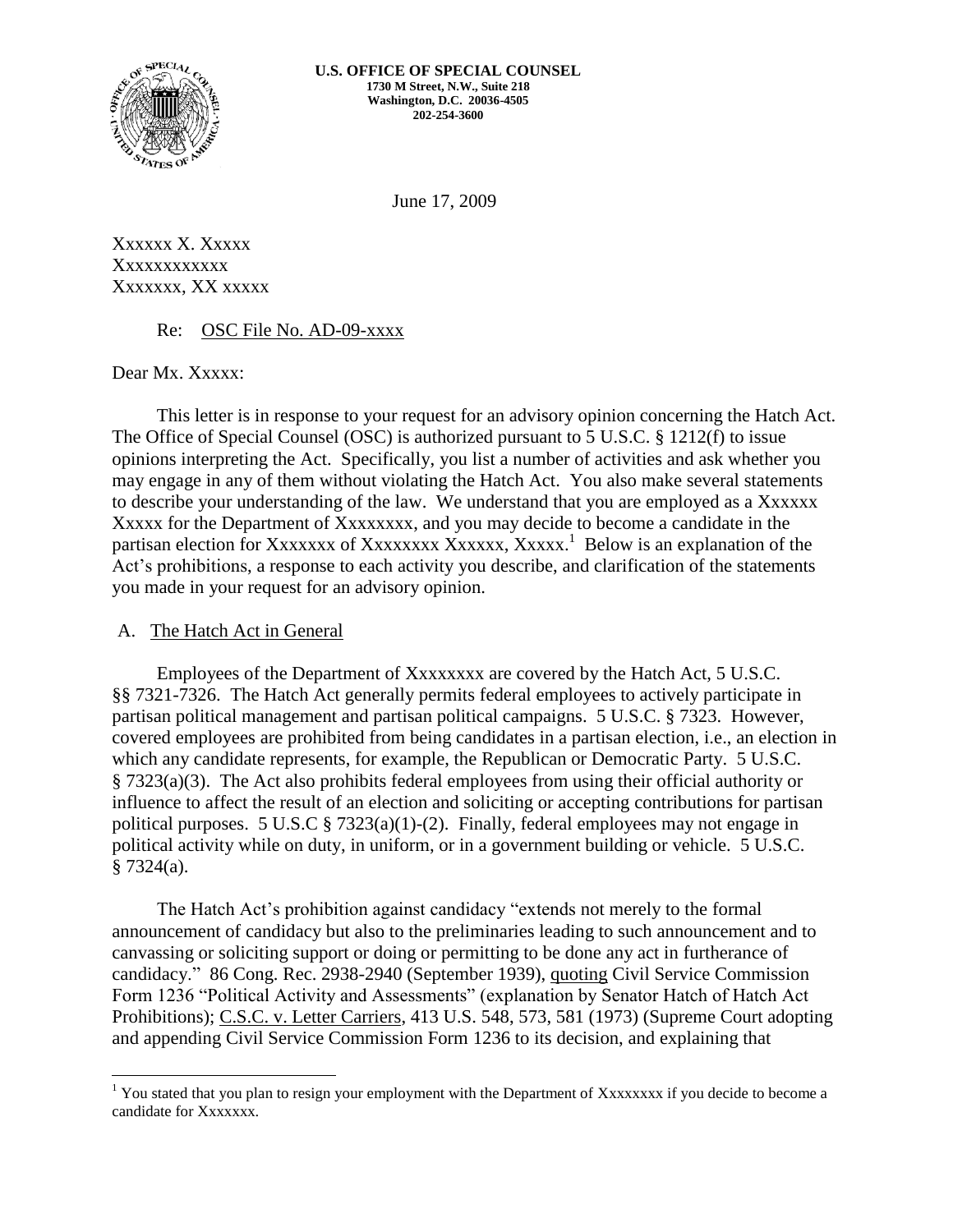# **U.S. Office of Special Counsel**

Page 2

Congress intended this form to serve as its definition of the general proscription against partisan activities); see also, In re Parker, 3 P.A.R. 7, 12 (1969) (quoting Civil Service Commission Pamphlet) (relying on this longstanding principle, the Commission concluded that a county employee's activities violated the Hatch Act's prohibition against candidacy).

Because the Hatch Act has been interpreted to prohibit preliminary activities regarding candidacy, any action that can reasonably be construed as evidence that an individual is seeking support for or undertaking an initial "campaign" to secure a nomination or election to office would be viewed as candidacy for purposes of the Hatch Act. The following are examples of preliminary activities directed toward candidacy that would violate the Hatch Act: taking the action necessary under the law of a state to qualify for nomination or election; soliciting or receiving contributions or making expenditures; canvassing for voter support; conducting polls for name recognition; meeting with individuals to plan the logistics and strategy of a campaign; circulating nominating petitions, or; giving consent to or acquiescing in such activities by others on the employee's behalf. We address the issues raised in your letter in light of these principles.

## B. Responses to the Activities Listed in Your Request

As you consider whether to become a candidate for Xxxxxxx, you ask OSC to provide guidance as to the propriety of the following activities:

# *1. "Publicly acknowledge that I am considering a candidacy for the Office of Xxxxxxx."*

Doing this while you are a federal employee would be a violation of the Hatch Act if your purpose is to garner support for your candidacy. The Act would not prohibit you from discussing your intentions with family and close friends; however, making overtures to others in an effort to solicit their support, i.e., to "test the waters," would be a violation. As explained above, candidacy does not begin upon formal announcement or filing official paperwork with the relevant election authority. Rather, the Act prohibits "any act in furtherance of candidacy." Based on Congress's and the Supreme Court's guidance, as explained above, publicly acknowledging that you are considering running for the office of Xxxxxxx could be considered an act in furtherance of candidacy depending on the circumstances. Because the answer to your question may vary based on the setting, we invite you to contact OSC with more specific information about your planned activities when the time comes for you to decide whether to run for Xxxxxxx. At that time, we can provide you with advice tailored to the situation.

*2. "Establishing an exploratory committee (of volunteers) to gauge the level of support my candidacy might garner within the local community should I decide to declare myself a candidate. By support I'm referring to personal endorsements and not financial or other tangible contributions."*

Engaging in the activity you describe here also would violate the Hatch Act. As explained above, canvassing for support, like the personal endorsements you mention, constitutes "candidacy" for purposes of the Act, and thus is prohibited.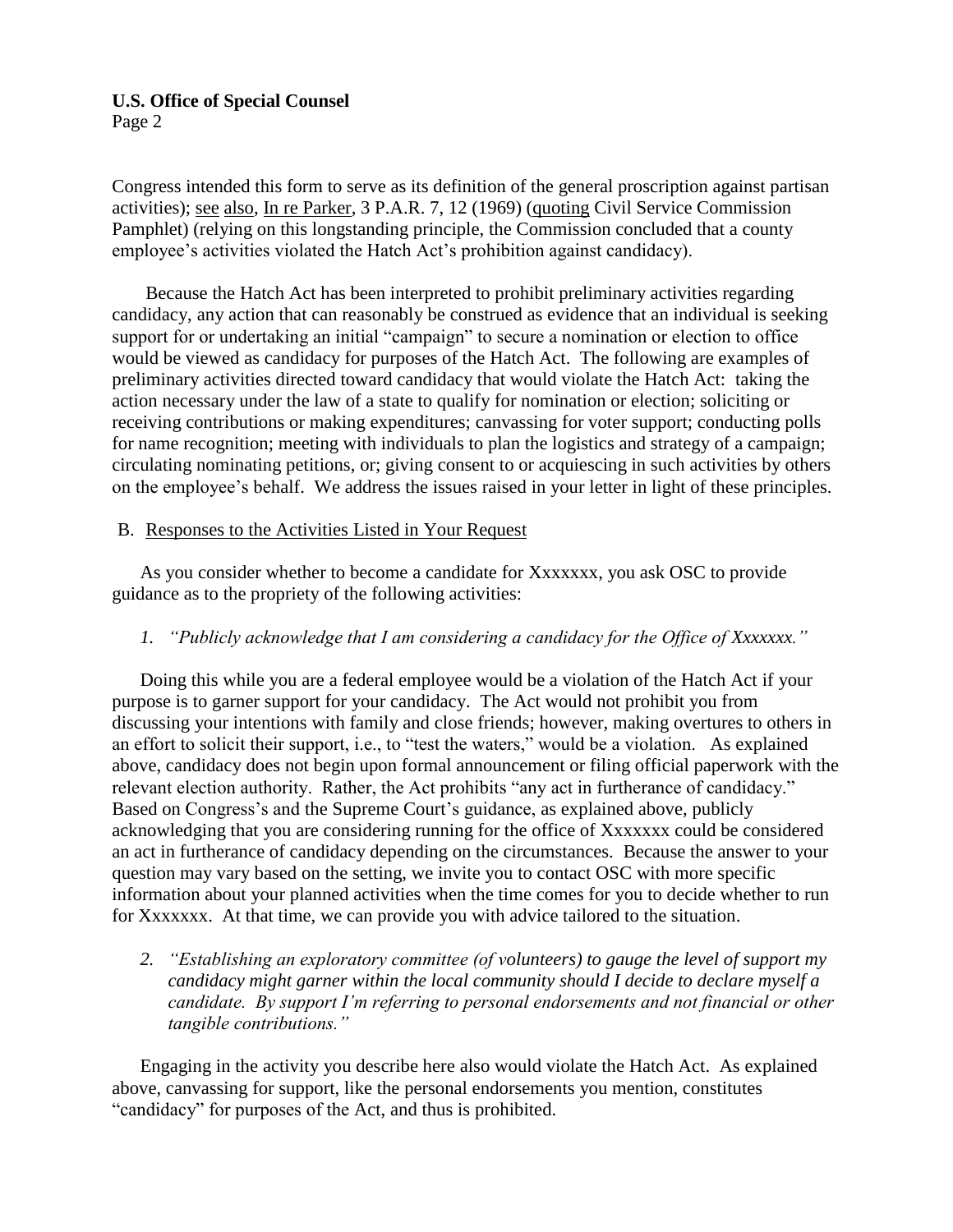#### **U.S. Office of Special Counsel**

Page 3

*3. "Query and canvass the community to determine the issues and topics of concern to the local citizenry with regard to xxxxxxxx xxx xxxxxx xxxxxxxxx, for the purpose of establishing a campaign platform."*

Provided you do not present yourself as a candidate for the office of Xxxxxxx or attempt to solicit support for your candidacy, you would not violate the Hatch Act by canvassing the community to determine what issues are of importance among its citizens. Federal employees are permitted to "be politically active in connection with a question which is not specifically identified with a political party [or candidate], such as a constitutional amendment, referendum, approval of a municipal ordinance, or any other question or issue of a similar character." 5 C.F.R. § 734.203(b). Indeed, any "testing the waters" activity that is purely issue-oriented would not implicate the Hatch Act. Nor would the incurring of expenses for such an activity violate the Act. Thus, we have concluded that the activity you describe here would be permitted, with the caveat that you must not identify yourself as a candidate for Xxxxxxx or seek support from voters.

*4. "Solicit signatures for the purpose of qualifying as a candidate should I choose to actually declare myself a candidate. (In Xxxxxx you can qualify as a candidate by either obtaining signatures supporting your candidacy or by paying a qualifying fee.)"*

This activity is a clear violation of the Hatch Act. As noted above, the preliminaries leading up to a formal announcement of candidacy constitutes becoming a candidate for purposes of the Act. Such "preliminaries" include taking the action necessary under the law of a State to qualify for nomination for election. Thus, engaging in any activity necessary to qualify as a candidate for Xxxxxxx, whether it is soliciting signatures or paying a fee, is a violation of the Hatch Act.

# C. Clarification of Your Statements About Permitted and Prohibited Activities

You also state your interpretation of certain provisions in the Act, about which we would like to provide some clarification:

# *1. "I am not considered to be a candidate until I solicit, accept, or receive political contributions, make expenditures, or have someone do so on my behalf."*

Although the activities you describe here are indeed prohibited, as explained above, you could be considered a "candidate" even if you do not engage in them. The Hatch Act's prohibition against soliciting or accepting political contributions exists independently of its proscription of becoming a candidate in a partisan election. See 5 U.S.C. § 7323(a). Thus, engaging in the activity you describe would violate both the candidacy prohibition and the prohibition against soliciting or accepting political contributions.